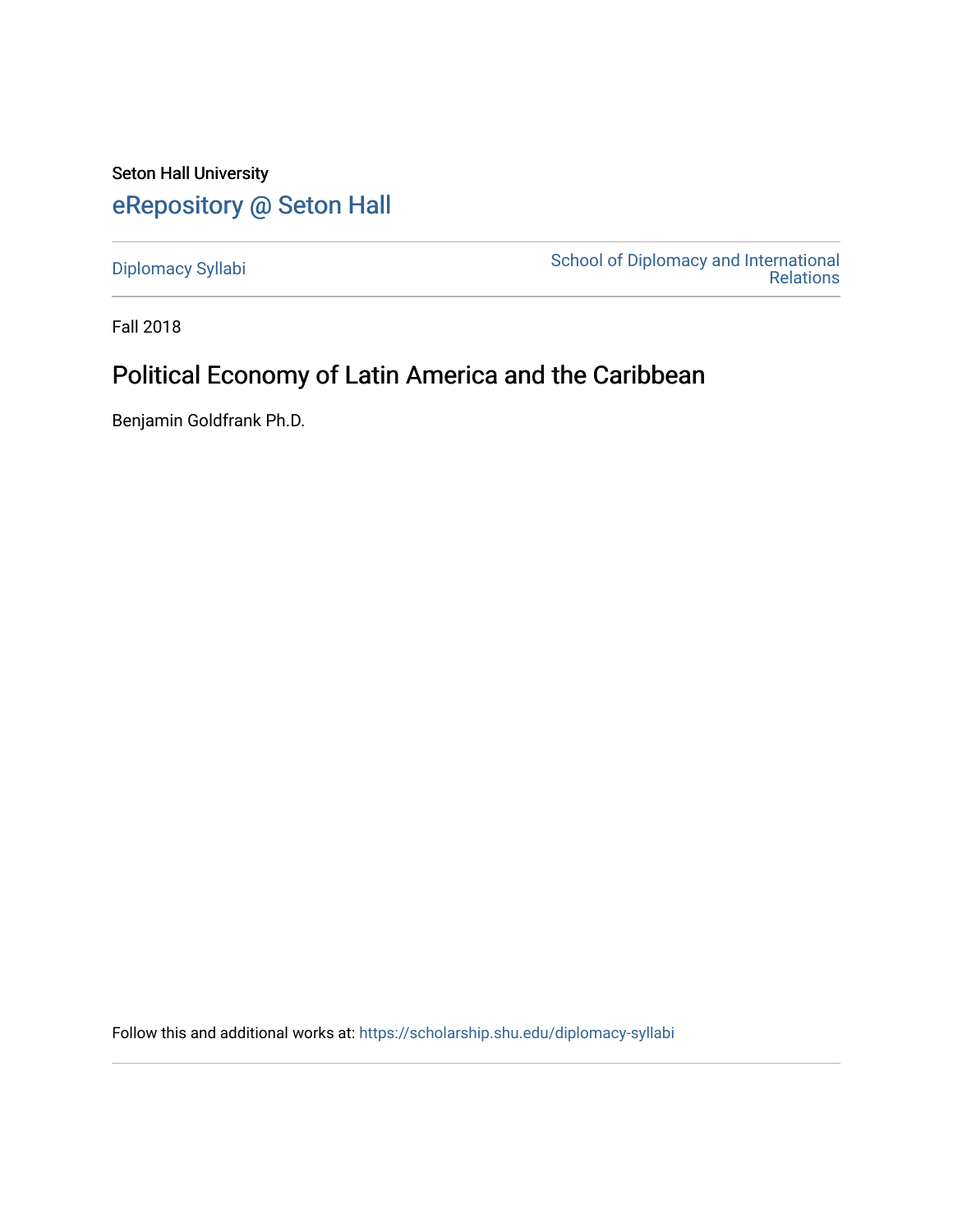#### **DIPL 6806: Political Economy of Latin America and the Caribbean School of Diplomacy and International Relations, Fall 2018 Tuesdays 5:00 - 7:10, Alfieri Hall 122**

Professor: Benjamin Goldfrank Office Hours: Wednesdays 2-5, and by appointment Office: McQuaid Hall 112 Phone: 973-275-2095 Email: benjamin.goldfrank@shu.edu

#### Course Summary:

This seminar provides an overview of major approaches to the study of political economy in Latin America, pas<sup>t</sup> and presen<sup>t</sup> development trends, and recent debates over economic policy. The course begins with classic questions of the mutual reciprocal relations between politics and economics before covering the major debates between structural and institutional approaches. It proceeds by examining the switch from import-substituting industrialization to export-led growth models in the 1980<sup>s</sup> and 1990<sup>s</sup> as well as the effects of and reactions to the rise of neoliberal economic policies. The last several weeks examine new reform efforts in industry, agriculture, finance, and administration as well as the recent economic downturn. Course readings balance theory and empirics, range across methodologies and academic disciplines, and provide contrasting normative perspectives.

#### Requirements and Grading:

- 1 . Class Participation (20 percen<sup>t</sup> of course grade): Students are expected to attend all class sessions, to read all of the assigned materials prior to class, and to take par<sup>t</sup> actively in class discussions. The quality of the discussion will largely depend on your preparation.
- 2. Literature Reviews (15 percent): Students should turn in <sup>a</sup> one- to two-page review of the readings each week, excep<sup>t</sup> the weeks exam essays are due. In summary fashion, these reviews should compare and contrast the authors' main arguments and could also include discussion of the evidence presented, limitations, and potential policy relevance. The literature reviews may also be used to raise questions for class discussion. Although the reviews will not be individually graded, students should keep in mind that their reviews should serve them well for the class discussions and exam essays. (Policy memos are also acceptable in weeks 10-14.)
- 3. Mid-term Exam Essays (20 percen<sup>t</sup> each): Take-home exams for which questions will be provided in advance for an essay of 6-7 pages.
- 4. Final Paper (25 percen<sup>t</sup>): Research or policy paper on the topic of your choice, 8-10 pages.

#### **Important Notes:**

Plagiarism and other forms of academic dishonesty will be reported to the administration, and may result in <sup>a</sup> lowered or failing grade for the course and up to possible dismissal from the School of Diplomacy. See university and school standards for academic conduct here:

<sup>&</sup>lt; https://www.shu.edu/student-life/upload/Student-Code-of-Conduct.pdf<sup>&</sup>gt;

- <sup>&</sup>lt;http://www.shu.edu/academics/diplomacv/academic-conduct.cfm<sup>&</sup>gt;
- Use of electronic devices for any purpose other than taking notes is not appropriate during class time. It distracts other students and the professor and will result in <sup>a</sup> lowered grade.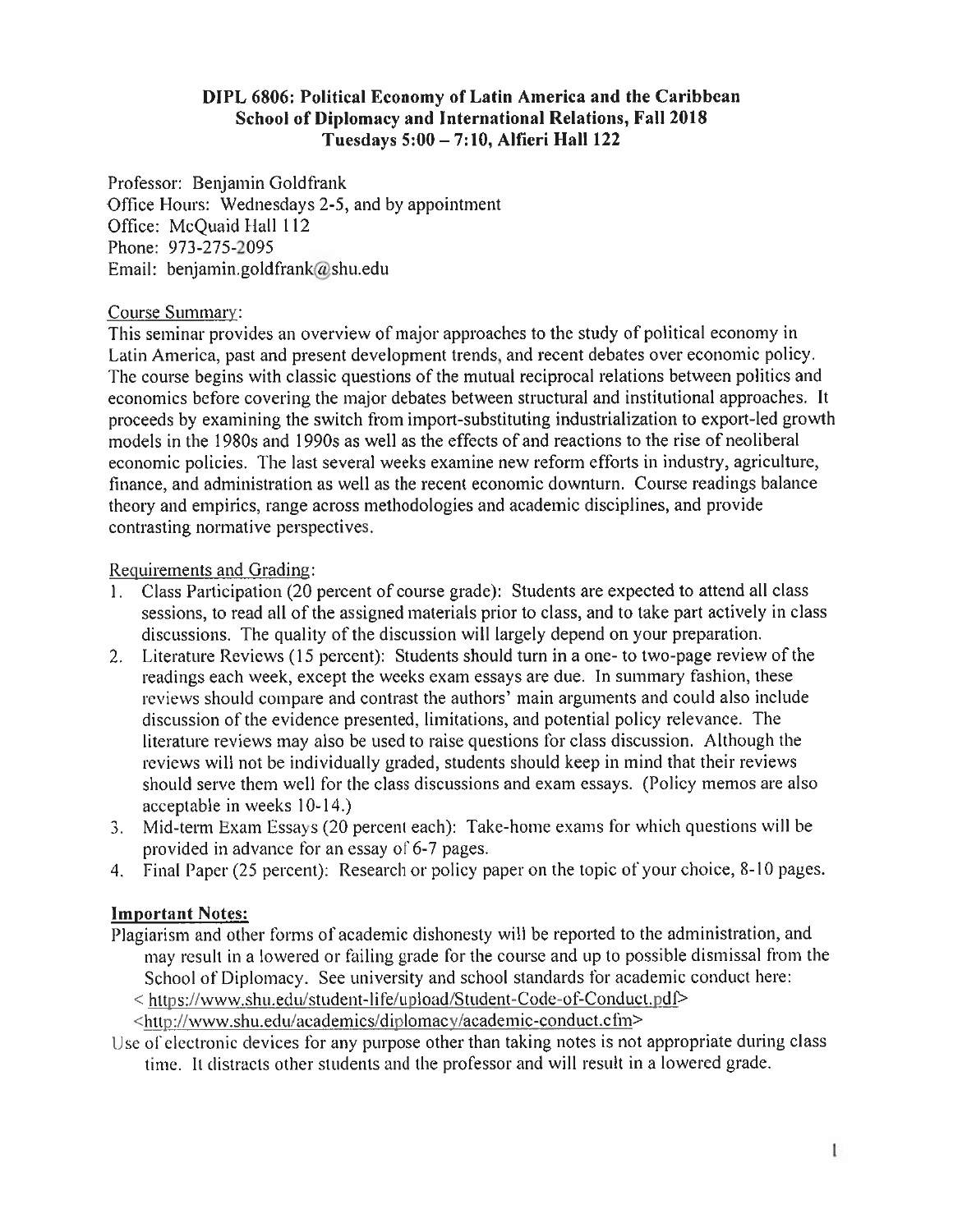It is the policy and practice of Seton Hall University to promote inclusive learning environments. If you have <sup>a</sup> documented disability you may be eligible for reasonable accommodations in compliance with University policy, the Americans with Disabilities Act, Section 504 of the Rehabilitation Act, and/or the New Jersey Law against Discrimination. Please note, students are not permitted to negotiate accommodations directly with professors. To reques<sup>t</sup> accommodations or assistance, please self-identify with the Office for Disability Support Services (DSS), Duffy Hall, Room 67 at the beginning of the semester. For more information or to register for services, contact DSS at (973) 313-6003 or by e-mail at DSS@shu.edu.

# Required Readings:

All required course readings are on Blackboard excep<sup>t</sup> the book, *The Globalizers: Development Workers in Action,* by Jeffery Jackson, which is available at the bookstore. Required readings denoted with •; recommended readings denoted with \*

Week 1 - Tue, Aug 28: **Introduction** 

*No reading.*

## Week 2 -Tue. Sep **4: The Political Economic Nexus**

- Martin Wolf, "Capitalism and Democracy: The Strain is Showing," *Financial Times,* August 30, 2016.
- Ronaldo Munck, "Political Economy," in Munck, *Contemporary Latin America* (Palgrave Macmillan, 2003: 43-61).
- José Antonio Ocampo (2013), "The History and Challenges of Latin American Development," ECLAC, pgs. 11-30.
- Jose Antonio Cheibub, et al., "What Makes Democracies Endure?" *Journal of Democracy* (Jan 1996: 39-55).
- Peter Evans and James Rauch, "Bureaucracy and Growth: A Cross-National Analysis of the Effects of 'Weberian' State Structures on Economic Growth," *American Sociological Review* (Oct 1999: 748-765).
- •Scott Mainwaring and Anibal Perez-Linan, "Level of Development and Democracy: Latin American Exceptionalism, 1945-1996" *Comparative Political Studies* (Nov 2003: 1031- 1067).
- •Dennis Pantin and Marlene Attzs, "The Economies of the Caribbean," in Hillman & D'Agostino, eds., *Understanding the Contemporary Caribbean* (2009: 133-160).

#### **Week 3** -Tue. Sep **11 : Structuralism, Dependency, and World-Systems Analysis**

- •Andy Higginbottom, "The Political Economy of Foreign Investment in Latin America: Dependency Revisited," *Latin American Perspectives* (May 2013: 184-206).
- •Atul Kohli, "Coping with Globalization: Asian versus Latin American strategies of Development, 1980-2010," *Brazilian Journal of Political Economy {*Oct-Dec 2012: 531- 556).
- •Erik Wibbels, "Dependency Revisited: International Markets, Business Cycles, and Social Spending in the Developing World," *International Organization* (Spring 2006: 433-468).
- Alicia Bárcena, "Structural Constraints on Development in Latin America and the Caribbean: A Post-Crisis Reflection," *CEPAL Review* (Apr 2010: 7-27).

품

•Immanuel Wallerstein, "Dependence in an Interdependent World," *African Studies Review* (April 1974: 1-26).*(recommended)*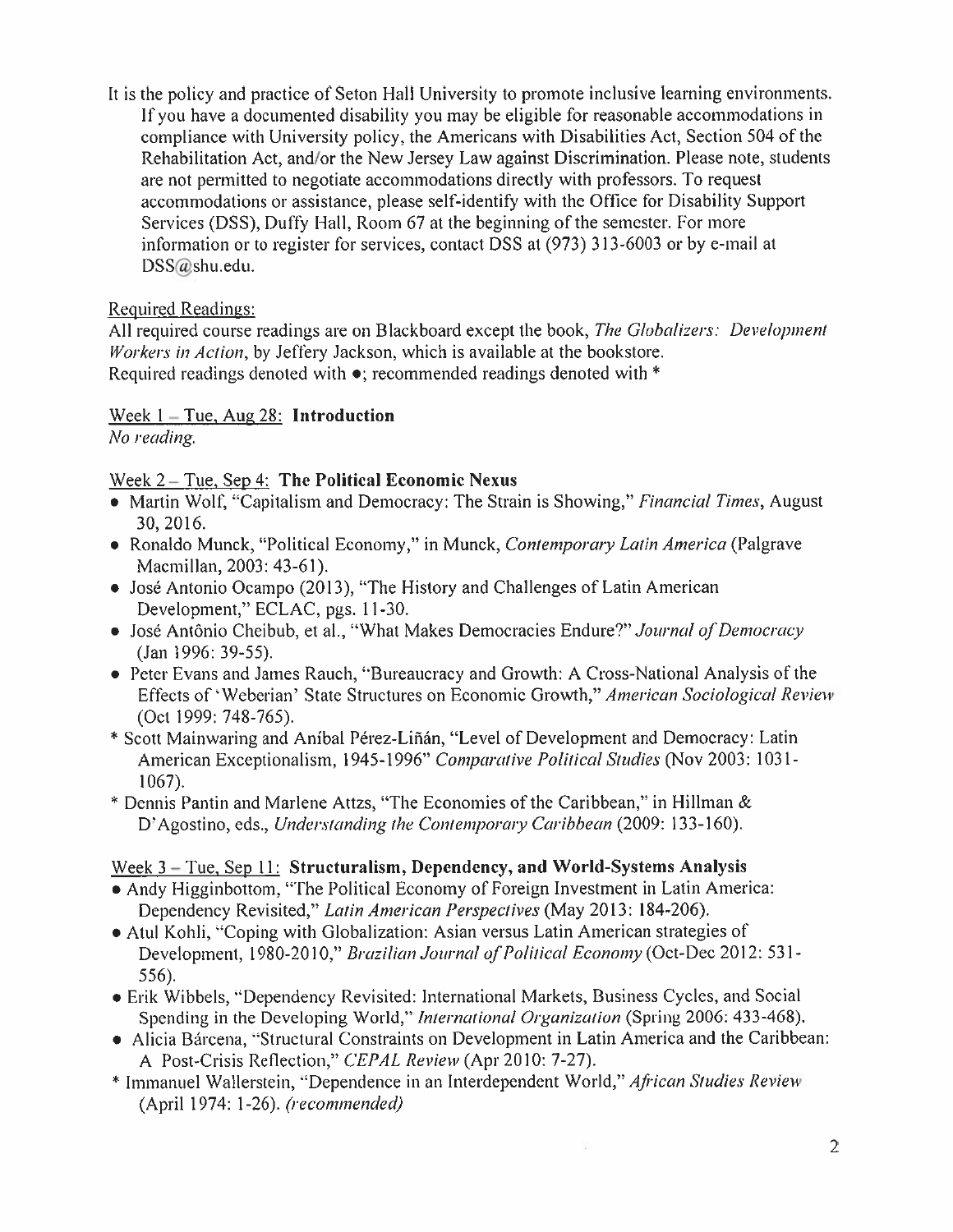Week 4 -Tue, Sep 18: **Rent-Seeking, New Institutional Economics, and Policy Choices (Mid-term 1 questions handed out)**

- •Anne Krueger, "Government Failures in Development," *The Journal of Economic Perspectives* (Summer 1990: 9-23).
- •Rodriguez, Francisco. 2000. "The Political Economy of Latin American Economic Growth," manuscript, Global Development Network (1-41; but focus on sections 1 through 5.4 and Concluding Remarks).
- •Daron Acemoglu and James Robinson, "The Persistence and Change of Institutions in the Americas," *Southern Economic Journal* (Oct 2008: 282-299).
- •Peter Blair Henry and Conrad Miller, "Institutions Versus Policies: <sup>A</sup> Tale of Two Islands," *American Economic Review* (May 2009: 261-267).
- •John Coatsworth, "Inequality, Institutions and Economic Growth in Latin America," *Journal of Latin American Studies* (August 2008: 545-569). *(recommended)*
- •Ha-Joon Chang, "Institutions and economic development: theory, policy and history," *Journal of Institutional Economics* (Dec 2011: 473-498). *(recommended)*
- •Erich Weede, "Why People Stay Poor Elsewhere," in Seligson and Passe-Smith, eds., *Development and Underdevelopment: The Political Economy of Global Inequality* (Lynne Rienner, 1996/1998: 367-388). *(recommended)*

## Week **5** -Tue. Sep **25: Competing Perspectives on Economic Policy Change (Mid-term 1 essay due)**

- •Hector Schamis, "Reconceptualizing Latin American Authoritarianism in the 1970s: From Bureaucratic-Authoritarianism to Neoconservatism," *Comparative Politics* (Jan 1991: 201- **220).**
- •James Mahon, "Was Latin America too rich to prosper? Structural and political obstacles to export-led industrial growth," *Journal of Development Studies* (Jan 1992: 241-263).
- •William Robinson, "Global Crisis and Latin America," *Bulletin of Latin American Research* (April 2004: 135-153).
- Gavin Fridell, "Debt Politics and the Free Trade 'Package': the Case of the Caribbean," *Third World Quarterly* (May 2013: 613-629).
- •Barbara Stallings, "International Influence on Economic Policy: Debt, Stabilization, and Structural Reform," in Haggard and Kaufman, eds., *The Politics of Economic Adjustment* (Princeton University Press, 1992: 42-88).
- •Hector Schamis, "Distributional Coalitions and the Politics of Economic Reform in Latin America" *World Politics* (Jan 1999: 236-268). *(recommended)*

# Week 6 -Tue, Oct 2: **Market Reforms and Reactions**

- •Karen Remmer, "Elections and Economics in Contemporary Latin America" in Carol Wise and Riordan Roett, eds., *Post-Stabilization Politicsin Latin America* (Brookings Institution Press, 2003: 31-55).
- •Kurt Weyland, "Swallowing the Bitter Pill: Sources of Popular Support for Neoliberal Reform in Latin America," *Comparative Political Studies* (Oct 1998: 539-568).
- •Alejandro Portes and Kelly Hoffman, "Latin American Class Structures: Their Composition and Change during the Neoliberal Era," *Latin American Research Review* (Feb 2003: 41-82).
- •Paul D. Almeida, "Defensive Mobilization: Popular Movements against Economic Adjustment Policies in Latin America," *Latin American Perspectives,* 34:3 (2007: 123-139).
- •Kenneth Roberts, "Market Reform, Programmatic (De)alignment, and Party System Stability in Latin America," *Comparative Political Studies* (Nov 2013: 1339-1365).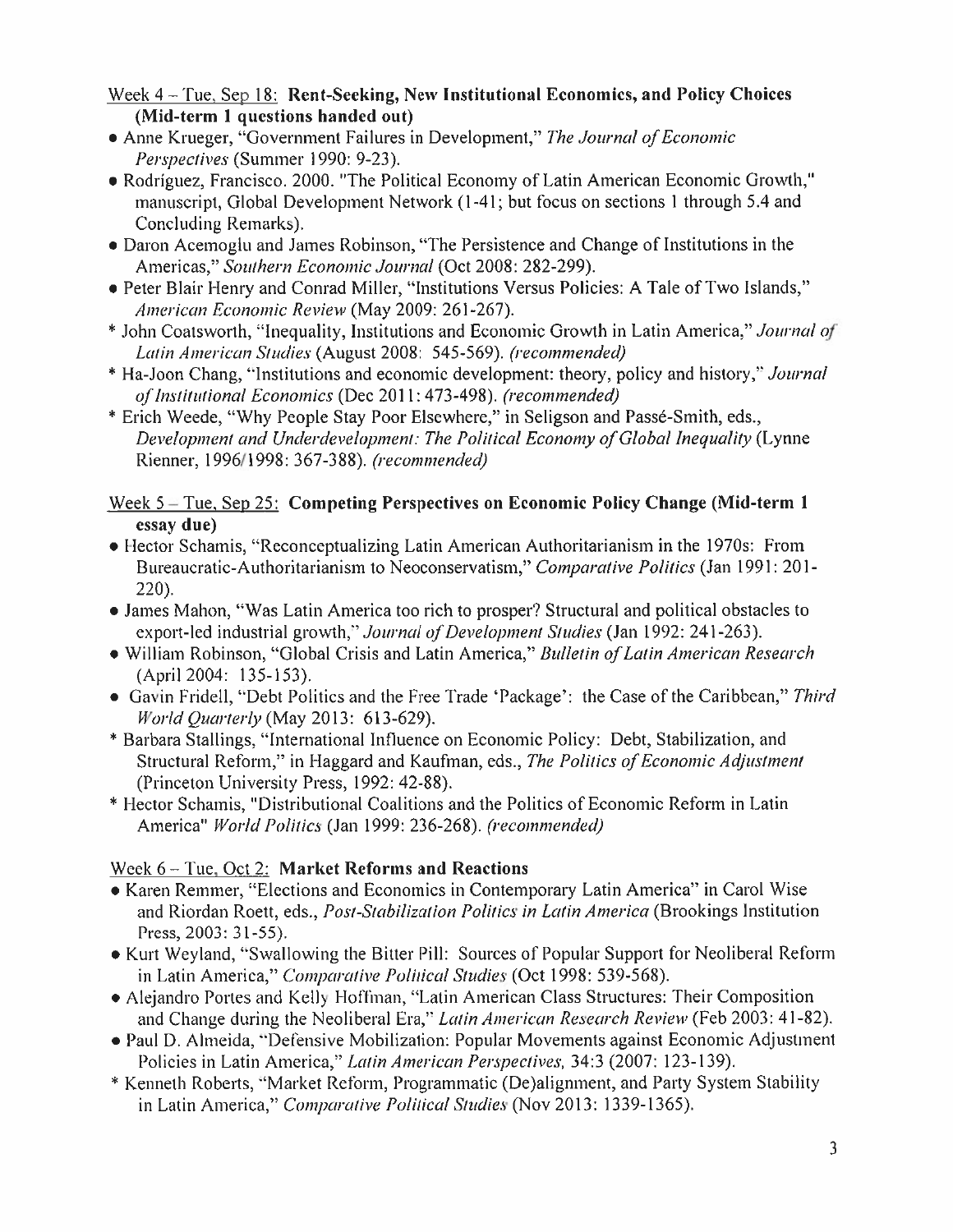## **\*\*Tuc, Oct 11 -Fall Break - No Class\*\***

#### **Week** 7 -Tue.Oct 16: **Evaluating Neoliberalism (and Argentina Case Study)**

- Evelyne Huber and Fred Solt, "Successes and Failures of Neoliberalism" and
- Michael Walton, "Neoliberalism in Latin America: Good, Bad, or Incomplete?" *Latin American Research Review,* 39:3 (2004: 150-83).
- •John Williamson, "The Strange History of the Washington Consensus," *Journal of Post Keynesian Economics* (Winter 2004-5: 195-206). *(recommended)*
- •Dani Rodrik, "Goodbye Washington Consensus, Hello Washington Confusion? <sup>A</sup> Review of the World Bank's Economic Growth in the 1990s: Learning from <sup>a</sup> Decade of Reform," *Journal of Economic Literature* (December 2006: 973 987).
- •Christopher Wylde, "State, Society and Markets in Argentina: The Political Economy of Neodesarrollismo under Nestor Kirchner, 2003-2007" *Bulletin of Latin American Research* (Oct 2011: 436-452).
- •Jonathan Ostry, et al. (IMF Research Dept.), "Neoliberalism: Oversold?" *Finance & Development* (June 2016: 38-41).

#### Week 8 -Tue, Oct 23: **Evaluating Globalization (Honduras Case Study)**

• Jeffrey Jackson, *The Globalizes: Development Workers in Action* (Johns Hopkins, 2005).

#### Week 9-Tue, Oct 30: **Latin America at <sup>a</sup> Cross-Roads (Mid-term 2 questions handed out)**

- •Barbara Stallings and Wilson Peres, "Is Economic Reform Dead in Latin America? Rhetoric and Reality since 2000," *Journal of Latin American Studies* (Nov 2011: 755-786).
- •Pedro Mendes Loureiro, "Reformism, Class Conciliation and the Pink Tide: Material Gains and Their Limits," in M. Ystanes, **I.A.** Stronen (eds.), *The Social Life of Economic Inequalities in Contemporary Latin America* (2018).
- •Jose Antonio Ocampo, Eduardo Bastian, and Marcos Reis, "The Myth of the 'Latin American Decade,'" *PSL Quarterly Review* vol. 71 n. 285, June 2018.
- Ilan Bizberg. "Varieties of capitalism, growth and redistribution in Asia and Latin America." *Brazil. J. Polit. Econ.* 2018, vol.38, n.2, pp.261-279.
- •Dani Rodrik, (Feb 2018) "Populism and the Economics of Globalization" *Journal of International Business Policy,* Online First.
- •Kenneth Roberts, "The Politics of Inequality and Redistribution in Latin America's Post-Adjustment Era," UNU-WIDER Working Paper No. 2012/08 (Jan 2012: 23 pgs.).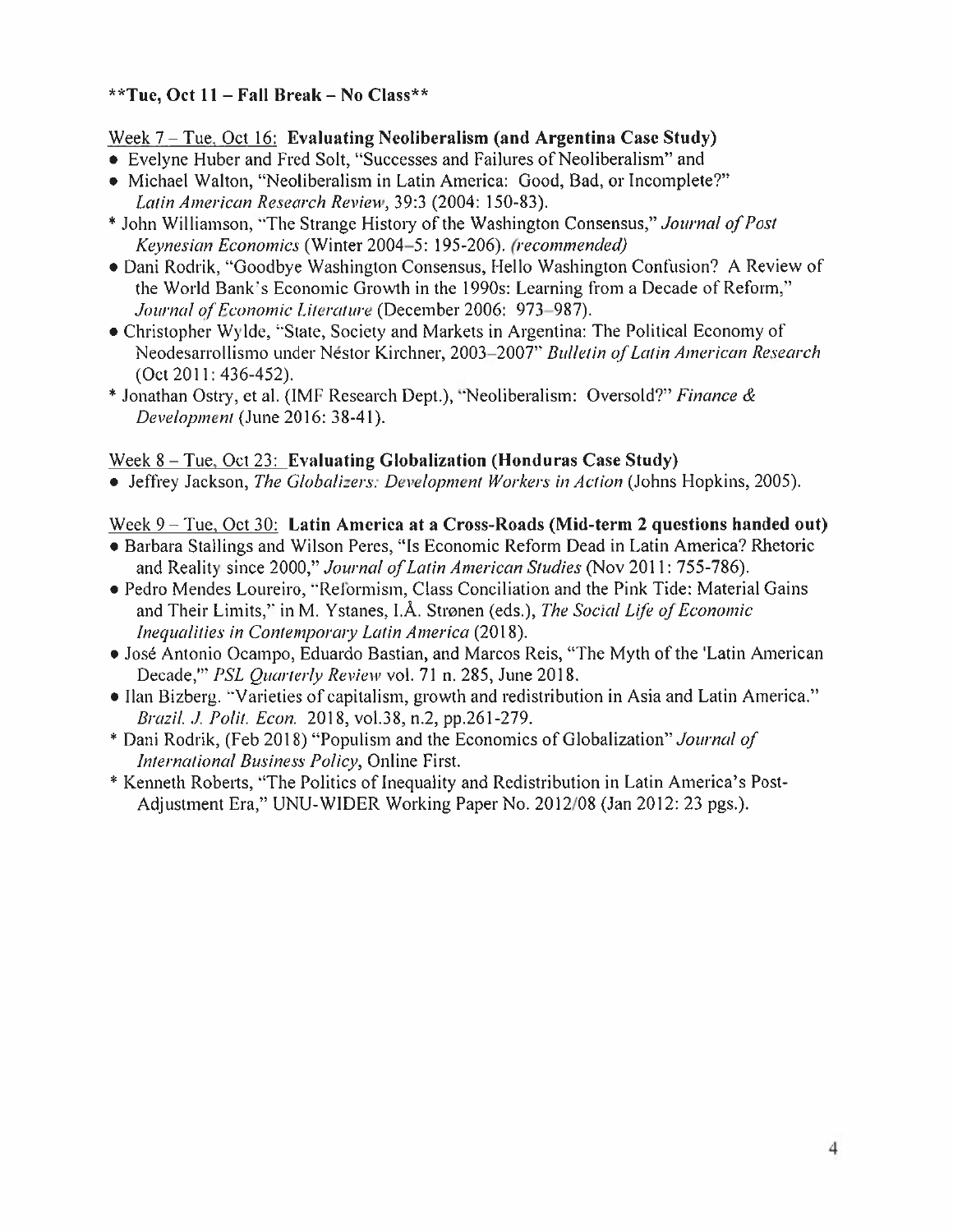Weeks 10-14 topics and readings based on consultation with students:

## Week 10 - Tue, Nov 6: Foreign Funds: Aid, Debt, FDI, & Remittances (Mid-term due 11/8)

Come to class to watch "Life & Debt" about economics in Jamaica, and then pos<sup>t</sup> comments on <sup>a</sup> discussion board on Blackboard.

- •Henry Mooney and Juan Pedro Schmid. 2018. "Development Challenges in Jamaica." Inter-American Development Bank Policy Brief. May.
- •Sheldon McLean and Don Charles. 2018. "Caribbean development report: <sup>A</sup> perusal of public debt in the Caribbean and its impact on economic growth." ECLAC, pp. read 5-16, skim 17-24, read 25-33.
- Rafael Alvarado, María Iñiguez, and Pablo Ponce. 2017. "Foreign direct investment and economic growth in Latin America," *Economic Analysis and Policy,* Vol 56, pp. 176-187.
- •Diego Vacaflores. 2018. "Are remittances helping lower poverty and inequality levels in Latin America?" *The Quarterly Review of Economics and Finance,* Volume 68, pp. 254-265.
- •J. Moore et al. 2017. "Aid and Gendered Subjectivity in Rural Guatemala," *Journal of Development Studies,* 53 (12), pp. 2164-2178.
- •Daniel Leigh, Krishna Srinivasan, and Alejandro Werner. 2017. "Unleashing Strong, Sustainable, and Inclusive Growth in the Caribbean," in Alleyne, et al., eds., *Unleashing Growth and Strengthening Resilience in the Caribbean.* IMF. Pp. 1-17.

Week  $11 -$ Tue, Nov 13: China & Latin America (plus Natural Resources & Climate Change)

- Cynthia Arnson and Jorge Heine, eds., *Reaching Across the Pacific: Latin America and Asia in the New Century.* Woodrow Wilson Center (2014). Read Preface by Luis Alberto Moreno (pp. 1-6); if interested \*choose one country (or thematic) chapter (Argentina, Brazil, Chile, Colombia, Mexico, or Peru).
- •Carol Wise and Victoria Chonn Ching. 2018. "Conceptualizing China-Latin America relations in the twenty-first century: the boom, the bust, and the aftermath," *The Pacific Review,* 31:5, 553-572.
- •Enrique Dussel Peters (2016). "Latin America's Trade and Investment Relationship with China (2000-2012): <sup>A</sup> New Form of Dependency?" *Tempo do Mundo,* Vol. 2, no. 1 , pp. 123- 142.
- •Ariel Armony and Enrique Dussel Peters (2018). "Chinese infrastructure in Latin America: A new frontier," *China Dialogue.* August 14. www.chinadialogue.net, 4 pgs.
- •Guy Edwards and J. Timmons Roberts. "A High-Carbon Partnership? Chinese-Latin American Relations in <sup>a</sup> Carbon-Constrained World." Brookings Working Paper 72 (March 2014: 20 pgs.).
- •Linda Farthing and Nicole Fabricant (Sept 2018). "Open Veins Revisited: Charting the Social, Economic, and Political Contours of the New Extractivism in Latin America," *Latin American Perspectives* Vol 45, Issue 5, pp. 4 -17. (\*Access through SHU Library to full special issue on Extractivism, including agro-fuels, FDI, land, wind power, oil & more in Argentina, Bolivia, Brazil, Chile, Colombia, Ecuador, Mexico, Peru)
- \*\* Alicia Barcena et al. (Aug. 2018). *Economics of climate change in Latin America and the Caribbean: <sup>a</sup> graphic view.* ECLAC.
- •Stephen Kaplan (July 2018). "The Rise of Patient Capital: The Political Economy of Chinese Global Finance," Institute for International Economic Policy, 32 pgs.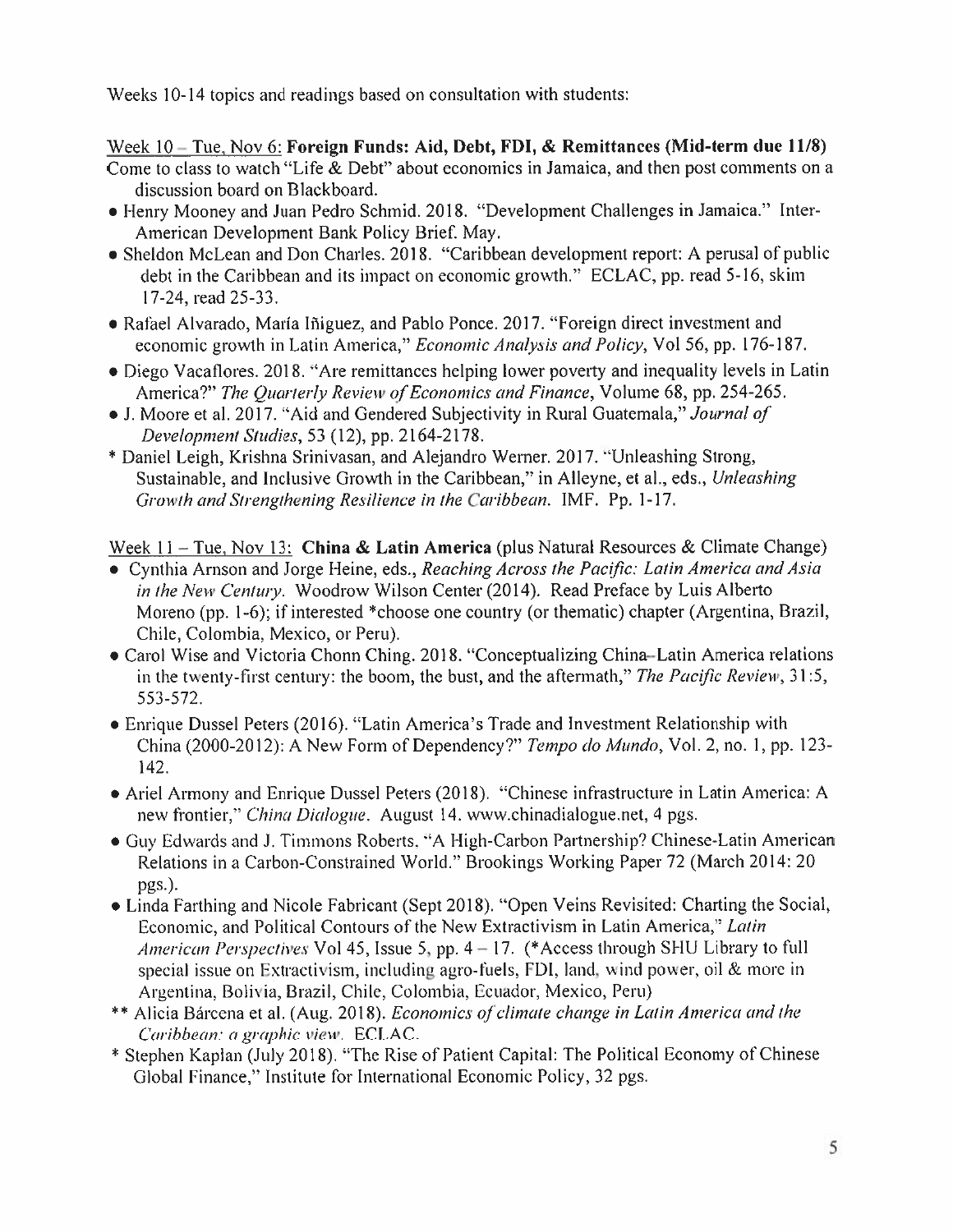#### Week **12 -**Tue. Nov **20: Trade: NAFTA to USMCA, TPP, and CAFTA-DR**

- •Robert Wade. 2017. "Is Trump wrong on trade? <sup>A</sup> partial defense based on production and employment," *Recti World Economics Review.* Issue 79, March, pgs. 166-180.
- •World Bank. 2016. "Potential Macroeconomic Implications of the Trans-Pacific Partnership," *Global Economic Prospects.* Pgs. 219-229.
- •Jomo Kwame Sundaram. 2016. "Some Real Costs of the Trans-Pacific Partnership: Lost Jobs, Lower Incomes, Rising Inequality," GDAE Policy Brief, February, pgs. 1-4.
- •Carlos Salinas. 2017. "Mexico and the US must realise that NAFTA is the solution not the problem," London School of Economics Blog, January, 4 pages.
- •Robert A. Blecker, Juan Carlos Moreno-Brid and Isabel Salat. 2017. "Trumping the NAFTA renegotiation: an alternative policy framework for Mexican-US cooperation and economic convergence." ECLAC. November, pgs. 7-29.
- •M. Angeles Villarreal and Ian Fergusson. 2018. "NAFTA and the Preliminary US-Mexico Agreement," Congressional Research Services Insight. September. 4 pgs.
- •Jeffrey Frankel. 2018. "The New and Not Improved NAFTA," *Project Syndicate.* Oct. 9.
- •Mary Finley-Brook. 2018. "CAFTA-DR: diverging trajectories and uneven development," in *Handbook of International Trade Agreements Country,regional and global approaches,* edited by Robert Looney. Routledge. Pgs. 166-180.

Tue, Nov 27: Class postponed

Week 13 – Tue, Dec 4: **Global Commodity/Value Chains** (plus non-traditional Exports)

- Pierluigi Montalbano, Silvia Nenci, and Carlo Pietrobelli. 2018. "Opening and Linking Up: Firms, GVCs, and Productivity in Latin America," *Small Business Economics* 50, pgs. 917- 935.
- •Gary Gereffi. 2017. "Global Value Chains, PDPs, and Job Creation," in Jose Manuel Salazar-Xirinach and Jorge Cornick, eds., *The Lima Brainstorming Sessions: Productive development policies, inclusive growth and job creation.* Lima: 1LO Regional Office for Latin America and the Caribbean, pgs. 105-126.
- \* Carlos Aguiar de Medeiros and Nicholas Trebat. 2017. "Finance, Trade, and Income Distribution in Global Value Chains: Implications for Developing Economies and Latin America." IE-UFRJ Discussion Paper 002, January, pgs. 3-35.
- •Choose one or more of the following case studies:
- 1 . Krisztina Pongratz Chander. 2017. "The Global Coffee Commodity Chain: Coffee Farmers in Costa Rica, and its 'Ups And Downs,'" *Journal of Globalization Studies,*8:2, pp. 92-107.
- 2. Sandy Brown. 2013. "One hundred years of labor control: violence, militancy, and the Fairtrade banana commodity chain in Colombia," *Environment and Planning A* 45, pgs. 2572 2591.
- 3. Thomas F. Purcell. 2018. '"Hot chocolate': financialized global value chains and cocoa production in Ecuador," *The Journal of Peasant Studies,*45:5-6, pgs. 904-926.
- \* Jan Fagerberg, Bengt-Ake Lundvall, and Martin Srholec. 2018. "Global Value Chains, National Innovation Systems and Economic Development," *The European Journal of Development Research* 30:3, pp. 533-556.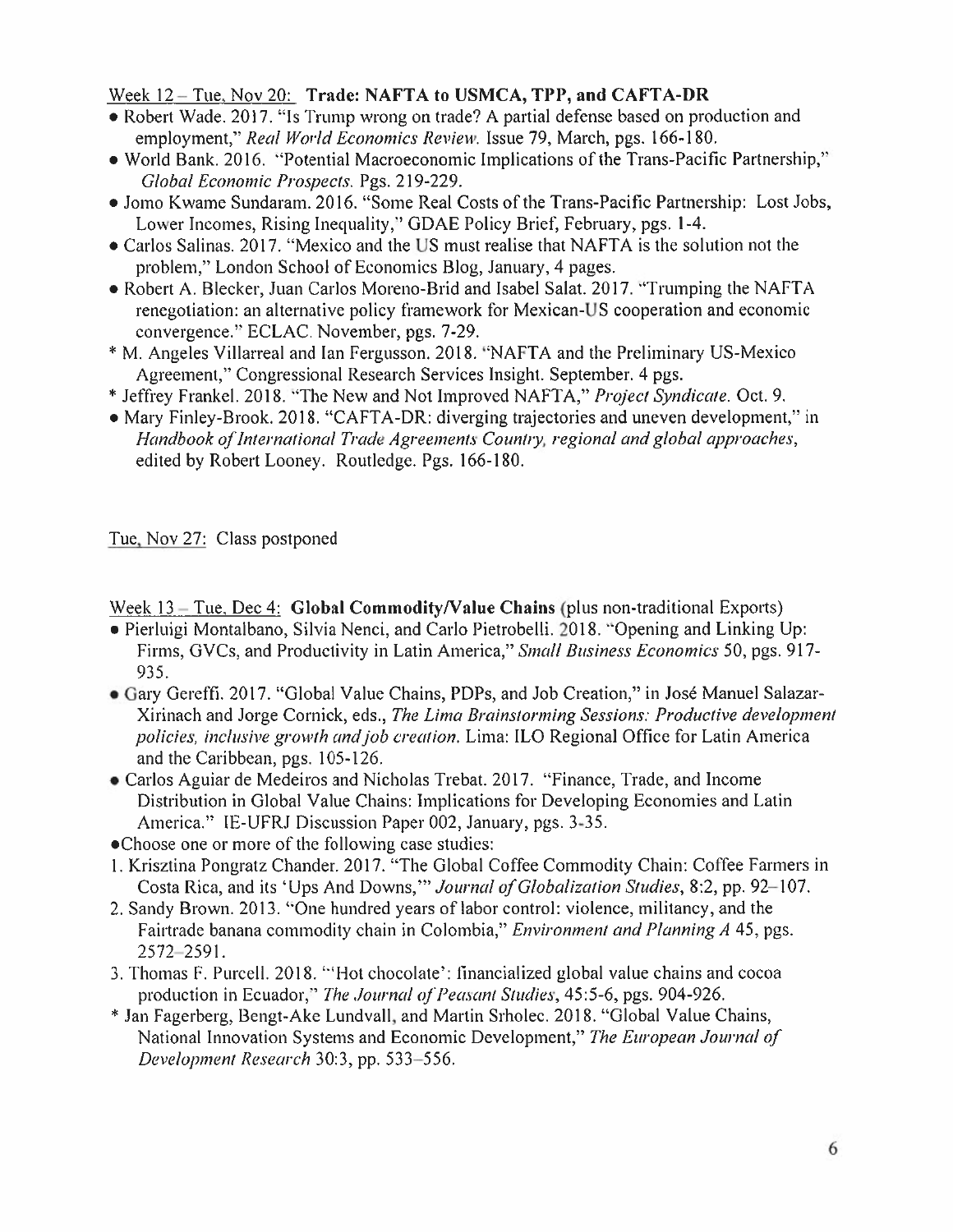#### Week 14 -Tue, Dec 11: **Industrial Policy and Social Policy**

- •Ben Ross Schneider. 2015. *Designing Industrial Policy in Latin America: Business-Government Relations in the New Developmentalism.* New York" Palgrave Macmillan. Chapters 1, 3, and 65-73.
- •Eliza Massi & Jewellord Nem Singh. 2018. "Industrial policy and state-making: Brazil's attempt at oil-based industrial development," *Third World Quarterly,* 39:6, pp. 1133-1150.
- •Alisha Holland and Ben Ross Schneider. 2017. "Easy and Hard Redistribution: The Political Economy of Welfare States in Latin America," *Perspectives on Politics* (Dec) 15:4, pp. 988- 1006.
- •Jose Ocampo and Natalie Gomez-Arteaga. 2017. "Social protection systems, redistribution and growth in Latin America," *CEPAL REVIEW* 22, August, pp. 8-30.
- •Daniel Morales Martinez and Alexandre Gori Maia. 2018. "The Impacts of Cash Transfers on Subjective Wellbeing and Poverty: The Case of Colombia," *Journal of Family and Economic Issues* 39, pp. 616-633.
- •Silvia Borzutzky. 2012. "Conditional Cash Transfers in Latin America and Anti-Poverty Policies in Chile: Why is Chile's Market Economy Unable to Reduce Poverty and Inequality?" *Poverty & Public Policy* 4:1, pp. 1-23.

## **Monday, Dec. 18: Final Paper Due by noon via email and hard copy**

Papers should utilize one of the Chicago Manual of Style citation formats: Author-Date (highly preferable) or Notes and Bibliography. The guidelines for these formats are on the course Blackboard page.

#### Potentially Useful Websites:

Seton Hall Library Resource Guide (excellent): http://librarv.shu.edu/latam Daily News Round-Up in Latin America: http://latinamericadailvbriefine.blogspot.com/ Lots of Latin America links: http://lanic.utexas.edu/ Economic Data for Latin America: http://www.eclac.org/default.asp?idioma=IN Interesting Blog on International Development and Foreign Aid: http://www.oxfamblogs.org/fp2p/

#### Primary Student Learning Outcomes:

By the end of the semester, students should have acquired knowledge and understanding of: key concepts, models, theories, and debates involved in the study of contemporary international relations and diplomacy; the interaction between politics and economics in the international system; <sup>a</sup> particular region of the world (Latin America and the Caribbean); and prevailing global issues. Students should also have developed the skills to: analyze complex situations and synthesize information.

# Policy on Incompletes:

Incompletes will be given only in exceptional cases for emergencies. Students wishing to reques<sup>t</sup> <sup>a</sup> grade of Incomplete must provide documentation to suppor<sup>t</sup> the reques<sup>t</sup> accompanied by <sup>a</sup> Course Adjustment Form (available from the Diplomacy Main Office) to the professor *before* the date of the final examination. If the incomplete reques<sup>t</sup> is approved, the professor reserves the right to specify the new submission date for all missing coursework. Students who fail to submit the missing course work within this time period will receive <sup>a</sup> failing grade for all missing coursework and <sup>a</sup> final grade based on all coursework assigned. Any Incomplete not resolved